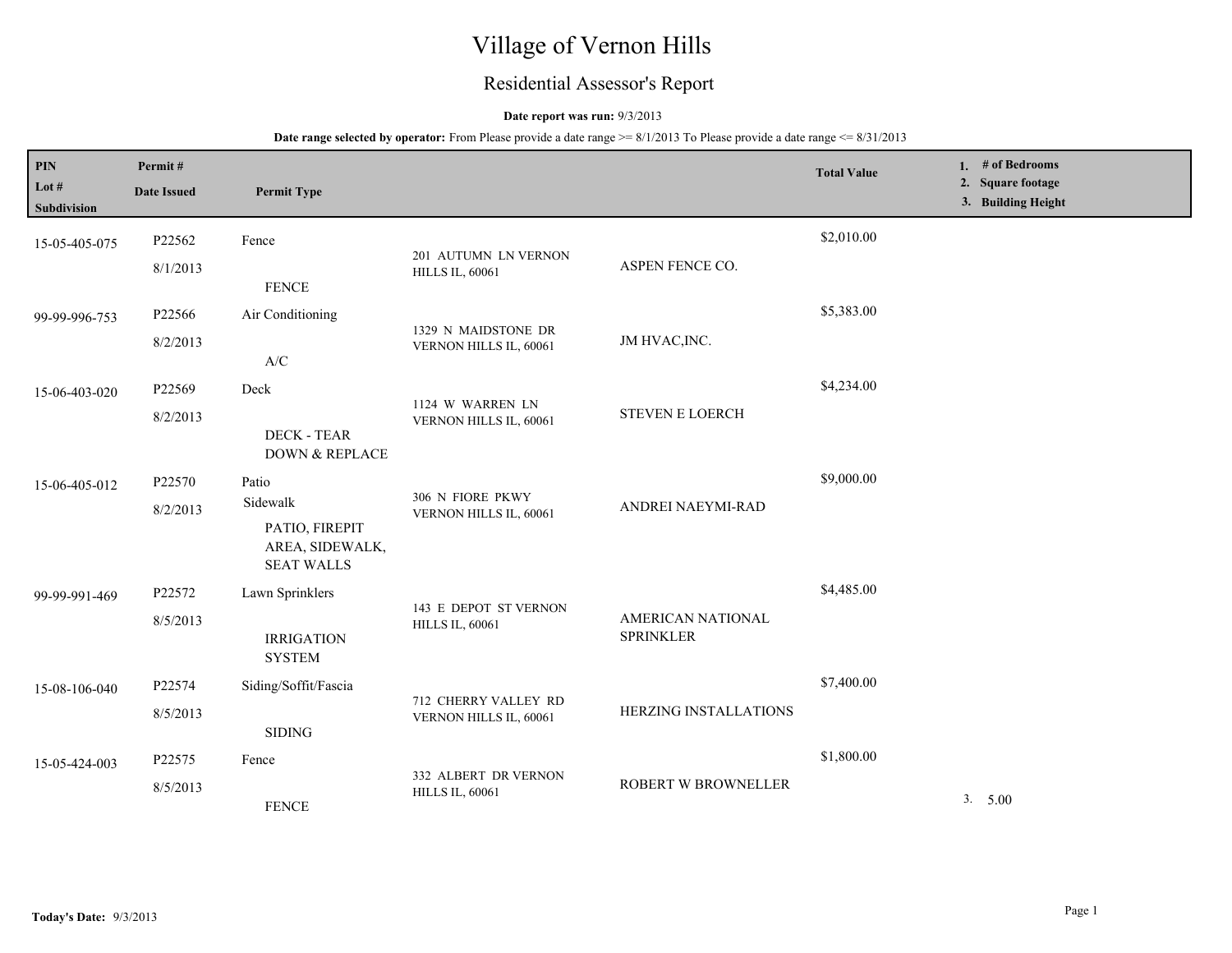| PIN<br>Lot $#$<br>Subdivision | Permit#<br><b>Date Issued</b> | <b>Permit Type</b>                                                                                                                                                            |                                                  |                                                    | <b>Total Value</b> | # of Bedrooms<br>1.<br>2. Square footage<br>3. Building Height |
|-------------------------------|-------------------------------|-------------------------------------------------------------------------------------------------------------------------------------------------------------------------------|--------------------------------------------------|----------------------------------------------------|--------------------|----------------------------------------------------------------|
| 11-32-416-103                 | P22578<br>8/5/2013            | Private Sidewalk<br>REPLACECONCRE<br>TE SIDEWALK 3<br>SLABS 2ND, 3RD,<br><b>4TH SLAB FROM</b><br>FRONT STEP - 8 X<br>$11 = 88$ SQFT                                           | 835 GLADSTONE DR<br>VERNON HILLS IL, 60061       | <b>GREEN PINES LANDSCAPE</b><br><b>MAINTENANCE</b> | \$440.00           |                                                                |
| 11-32-416-083                 | P22579<br>8/5/2013            | Private Sidewalk<br>CONCRETE<br>REPLACEMENT -<br><b>1ST SLAB FROM</b><br>FRONT STEP - 5.5 X<br>$3 = 16.5SFT 2ND$<br><b>SLAB FROM</b><br>FRONT STEP - 5 X<br>$5.5 = 27.5$ SQFT | 816 GLADSTONE DR<br>VERNON HILLS IL, 60061       | <b>GREEN PINES LANDSCAPE</b><br><b>MAINTENANCE</b> | \$440.00           |                                                                |
| 11-32-416-121                 | P22580<br>8/5/2013            | Private Sidewalk<br><b>CONCRETE</b><br>REPLACEMENT<br>3RD OFF<br>DRIVEWAY 4' X 3'<br>$=13SQFT$                                                                                | 805 BROWNING CT VERNON<br><b>HILLS IL, 60061</b> | <b>GREEN PINES LANDSCAPE</b><br><b>MAINTENANCE</b> | \$120.00           |                                                                |
| 11-32-416-068                 | P22581<br>8/5/2013            | Private Sidewalk<br>CONCRETE<br>REPLACEMENT -<br>2ND SLAB FROM<br>THE FRONT STOOP<br>$4.5 X 3' = 13.SQ FT$                                                                    | 131 WINDSOR DR VERNON<br><b>HILLS IL, 60061</b>  | <b>GREEN PINES LANDSCAPE</b><br><b>MAINTENANCE</b> | \$135.00           |                                                                |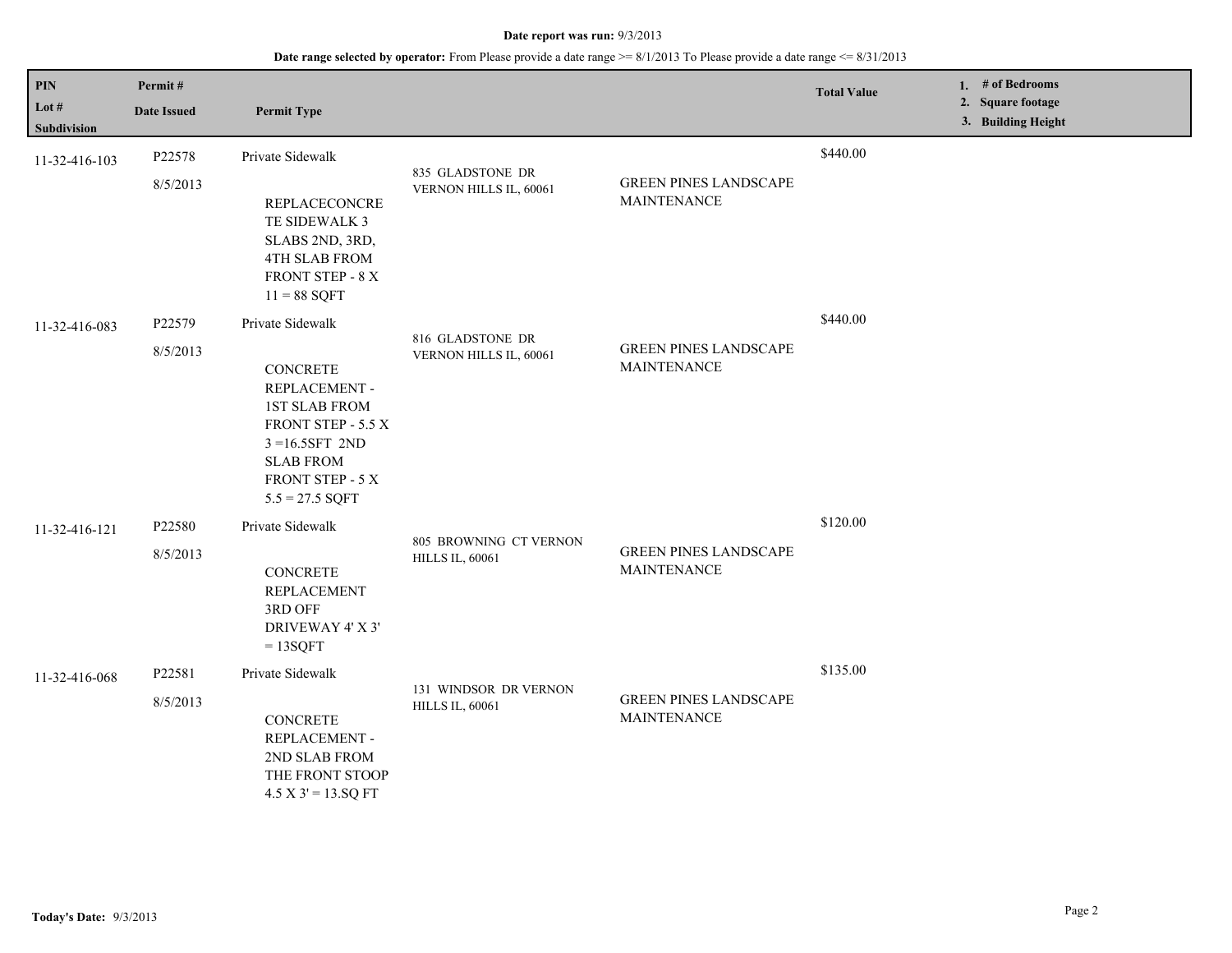| PIN<br>Lot #<br>Subdivision | Permit#<br><b>Date Issued</b> | <b>Permit Type</b>                                                                                                    |                                                 |                                                    | <b>Total Value</b> | 1. # of Bedrooms<br>2. Square footage<br>3. Building Height |
|-----------------------------|-------------------------------|-----------------------------------------------------------------------------------------------------------------------|-------------------------------------------------|----------------------------------------------------|--------------------|-------------------------------------------------------------|
| 11-32-416-067               | P22582<br>8/5/2013            | Private Sidewalk<br><b>CONCRETE</b><br>REPLACEMENT -<br>3RD & 4TH SLAB<br>OFF DRIVEWAY - 3<br>$X 11.5 = 34.SQFT$      | 133 WINDSOR DR VERNON<br><b>HILLS IL, 60061</b> | <b>GREEN PINES LANDSCAPE</b><br>MAINTENANCE        | \$345.00           |                                                             |
| 11-32-416-066               | P22583<br>8/5/2013            | Private Sidewalk<br><b>CONCRETE</b><br>REPLACEMENT -<br>1ST & 2ND SLAB<br>OF FRONT STEP<br>$11.5'$ X 3' =<br>34.5SQFT | 135 WINDSOR DR VERNON<br><b>HILLS IL, 60061</b> | <b>GREEN PINES LANDSCAPE</b><br><b>MAINTENANCE</b> | \$345.00           |                                                             |
| 11-32-416-056               | P22584<br>8/5/2013            | Private Sidewalk<br>CONCRETE<br>REPLACEMENT -<br>2ND SLAB OFF<br>FRONT STOOP 3 X<br>$4 = 12SQFT$                      | 142 WINDSOR DR VERNON<br><b>HILLS IL, 60061</b> | <b>GREEN PINES LANDSCAPE</b><br><b>MAINTENANCE</b> | \$120.00           |                                                             |
| 11-32-416-060               | P22585<br>8/5/2013            | Private Sidewalk<br>CONCRETE<br>REPLACEMENT -<br>1ST 4 SLABS FROM<br>FRONT STOOP 20.5'<br>$X 4' = 82SQFT$             | 134 WINDSOR DR VERNON<br><b>HILLS IL, 60061</b> | <b>GREEN PINES LANDSCAPE</b><br><b>MAINTENANCE</b> | \$820.00           |                                                             |
| 11-32-416-032               | P22586<br>8/5/2013            | Private Sidewalk<br><b>CONCRETE</b><br>REPLACEMENT -<br><b>1ST SLAB OFF</b><br>FRONT STOOP 5.5<br>$X$ 3 = 16.5SQFT    | 814 HUGHES PL VERNON<br><b>HILLS IL, 60061</b>  | <b>GREEN PINES LANDSCAPE</b><br><b>MAINTENANCE</b> | \$165.00           |                                                             |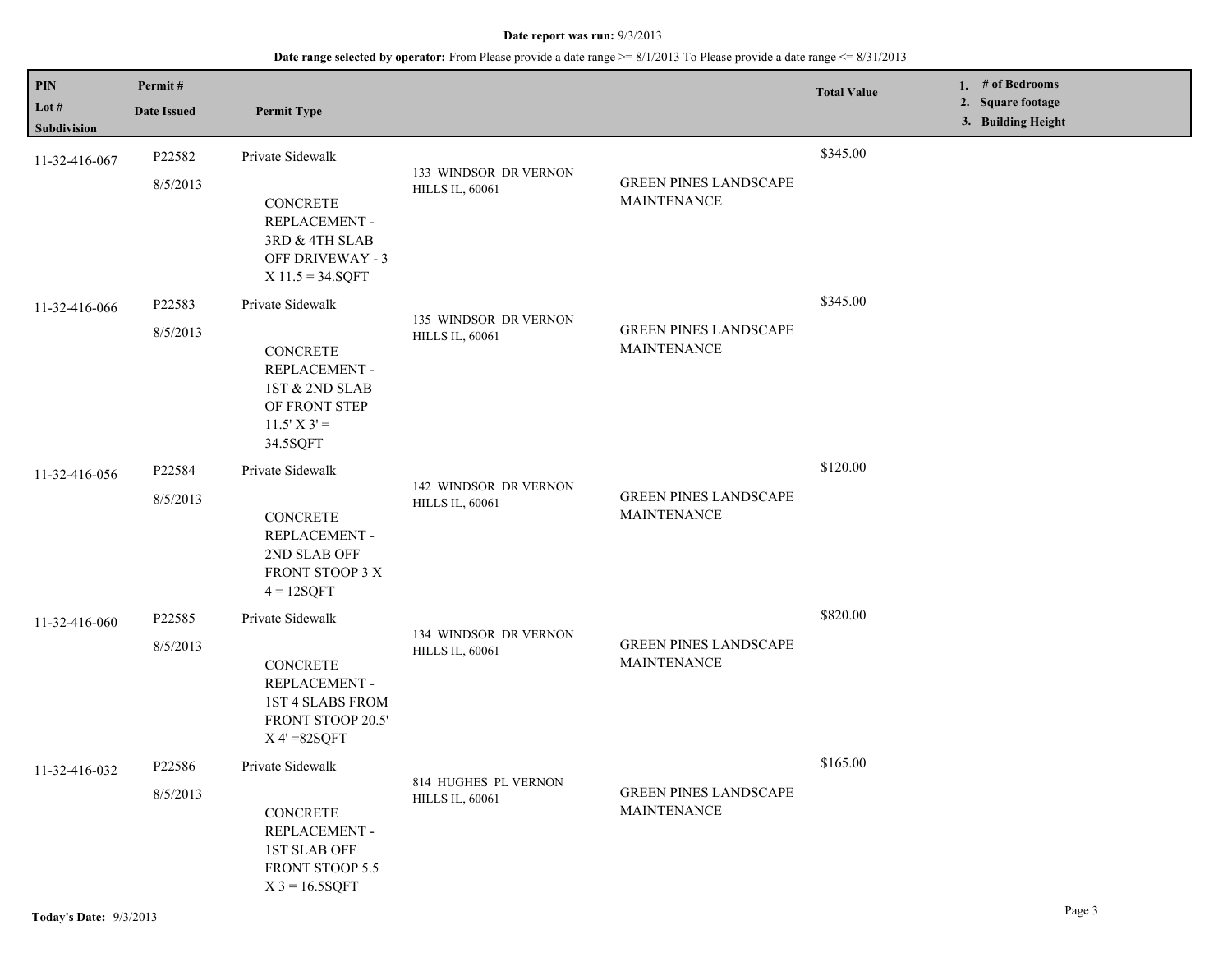| PIN<br>Lot $#$<br>Subdivision | Permit#<br><b>Date Issued</b> | <b>Permit Type</b>                                                                                                                                                             |                                                 |                                                    | <b>Total Value</b> | 1. $#$ of Bedrooms<br>2. Square footage<br>3. Building Height |
|-------------------------------|-------------------------------|--------------------------------------------------------------------------------------------------------------------------------------------------------------------------------|-------------------------------------------------|----------------------------------------------------|--------------------|---------------------------------------------------------------|
| 11-32-416-037                 | P22587<br>8/5/2013            | Private Sidewalk<br><b>CONCRETE</b><br>REPLACEMENT -<br>1ST SLAB OFF THE<br>DRIVEWAY $3 X 3 =$<br>9SQFT                                                                        | 813 HUGHES PL VERNON<br><b>HILLS IL, 60061</b>  |                                                    | \$90.00            |                                                               |
| 11-32-416-045                 | P22588<br>8/5/2013            | Private Sidewalk<br><b>CONCRETE</b><br><b>REPLACEMENT</b><br>1ST 2 SLABS OFF<br><b>FRONT STOOP 8.5</b><br>$X$ 3 = 25.5SQFT                                                     | 803 HUGHES PL VERNON<br><b>HILLS IL, 60061</b>  | <b>GREEN PINES LANDSCAPE</b><br><b>MAINTENANCE</b> | \$228.00           |                                                               |
| 11-32-416-041                 | P22590<br>8/5/2013            | Private Sidewalk<br>CONCRETE<br>REPLACEMENT -<br><b>4TH SLAB OFF</b><br>FRONT STOOP 3 X<br>$5 = 15 \text{SQFT}$ 3RD<br><b>SLAB OFF THE</b><br>DRIVEWAY 4.5 X 3<br>$= 13.5SQFT$ | 163 WHITING CT VERNON<br><b>HILLS IL, 60061</b> | <b>GREEN PINES LANDSCAPE</b><br><b>MAINTENANCE</b> | \$228.00           |                                                               |
| 99-99-991-659                 | P22591<br>8/5/2013            | Private Sidewalk<br><b>CONCRETE</b><br>REPLACEMENT -<br><b>1ST SLAB OFF THE</b><br>FRONT STOOP 3 X<br>$4 = 12SQFT$                                                             | 165 WHITING CT VERNON<br><b>HILLS IL, 60061</b> | <b>GREEN PINES LANDSCAPE</b><br><b>MAINTENANCE</b> | \$96.00            |                                                               |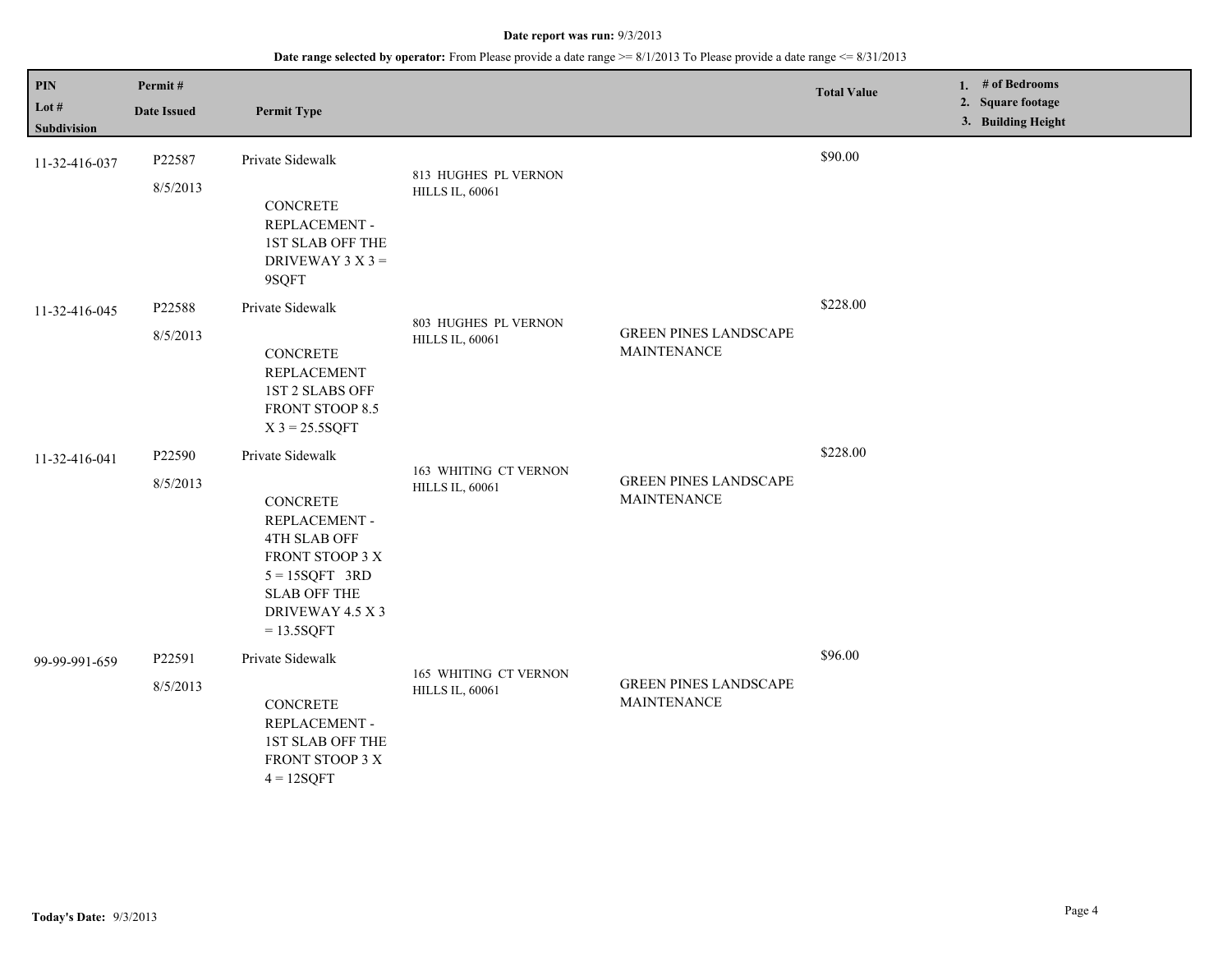| <b>PIN</b><br>Lot $#$<br>Subdivision | Permit#<br><b>Date Issued</b> | <b>Permit Type</b>                                                                                                                                                         |                                                        |                                                    | <b>Total Value</b> | 1. $#$ of Bedrooms<br>2. Square footage<br>3. Building Height |
|--------------------------------------|-------------------------------|----------------------------------------------------------------------------------------------------------------------------------------------------------------------------|--------------------------------------------------------|----------------------------------------------------|--------------------|---------------------------------------------------------------|
| 11-32-416-039                        | P22592<br>8/5/2013            | Private Sidewalk<br>CONCRETE<br>REPLACEMENT -<br>3RD SLAB OFF THE<br>FRONT STOOP 5.5<br>$X$ 3 = 16.5                                                                       | 167 WHITING CT VERNON<br><b>HILLS IL, 60061</b>        | <b>GREEN PINES LANDSCAPE</b><br><b>MAINTENANCE</b> | \$132.00           |                                                               |
| 11-32-416-008                        | P22593<br>8/5/2013            | Private Sidewalk<br><b>CONCRETE</b><br><b>REPAIRS - 2ND</b><br><b>SLAB OFF</b><br>DRIVEWAY $5 X 3 =$<br>15SQFT                                                             | 156 WEBSTER PL VERNON<br><b>HILLS IL, 60061</b>        | <b>GREEN PINES LANDSCAPE</b><br><b>MAINTENANCE</b> | \$120.00           |                                                               |
| 11-32-416-003                        | P22594<br>8/5/2013            | Private Sidewalk<br><b>CONCRETE</b><br>REPLACEMENT -<br>1ST 2 SLABS OFF<br>THE STOOP 8.5 X 3<br>$= 25.5SQFT 8TH$<br><b>SLAB FRONT THE</b><br>FRONT STOOP 6 Z<br>$3 = 18FT$ | <b>168 WEBSTER PL VERNON</b><br><b>HILLS IL, 60061</b> | <b>GREEN PINES LANDSCAPE</b><br><b>MAINTENANCE</b> | \$344.00           |                                                               |
| 11-32-416-052                        | P22595<br>8/5/2013            | Private Sidewalk<br><b>CONCRETE</b><br>REPLACEMENT -<br>4TH SLAB OFF THE<br>FRONT STOOP 8.5<br>$X$ 3 = 25.5SQFT                                                            | 827 FAULKNER PL VERNON<br><b>HILLS IL, 60061</b>       | <b>GREEN PINES LANDSCAPE</b><br><b>MAINTENANCE</b> | \$204.00           |                                                               |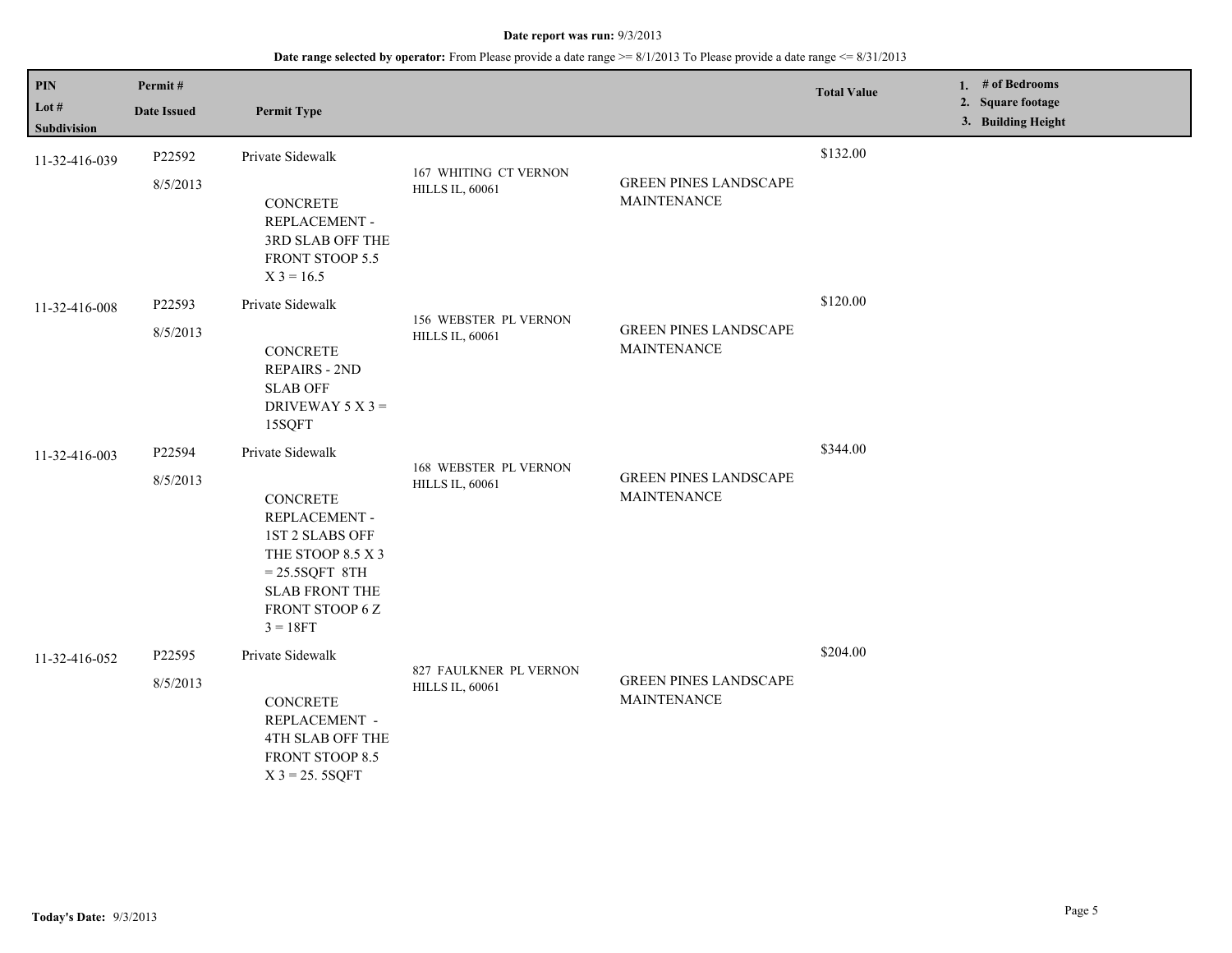| PIN                | Permit#            |                                                                                                                                                                               |                                                 |                                                    | <b>Total Value</b> | 1. $#$ of Bedrooms                      |
|--------------------|--------------------|-------------------------------------------------------------------------------------------------------------------------------------------------------------------------------|-------------------------------------------------|----------------------------------------------------|--------------------|-----------------------------------------|
| Lot $#$            | <b>Date Issued</b> | <b>Permit Type</b>                                                                                                                                                            |                                                 |                                                    |                    | 2. Square footage<br>3. Building Height |
| <b>Subdivision</b> |                    |                                                                                                                                                                               |                                                 |                                                    |                    |                                         |
| 11-32-416-050      | P22596             | Private Sidewalk                                                                                                                                                              | 833 FAULKNER PL VERNON                          |                                                    | \$408.00           |                                         |
|                    | 8/5/2013           | <b>CONCRETE</b><br>REPLACEMENT -<br>1ST & 2ND SLAB<br>OFF FRONT STOOP<br>$5 X 3 = 15$ SQFT & 6<br>$X 6 = 36SQFT$                                                              | <b>HILLS IL, 60061</b>                          | <b>GREEN PINES LANDSCAPE</b><br><b>MAINTENANCE</b> |                    |                                         |
| 11-32-416-023      | P22597             | Private Sidewalk                                                                                                                                                              |                                                 |                                                    | \$285.00           |                                         |
|                    | 8/5/2013           | <b>CONCRETE</b><br>REPLACEMENT -<br>7TH CRACKED<br><b>SLAB OFF THE</b><br>FRONT STOOP 5.5<br>$X$ 3 = 16.5SQFT 1ST<br><b>SLAB OFF SLAB</b><br>OFF FRONT STEP 3<br>$X = 12SQFT$ | 826 HUGHES PL VERNON<br><b>HILLS IL, 60061</b>  | <b>GREEN PINES LANDSCAPE</b><br><b>MAINTENANCE</b> |                    |                                         |
| 11-32-401-607      | P22598             | Private Sidewalk                                                                                                                                                              |                                                 |                                                    | \$150.00           |                                         |
|                    | 8/5/2013           | <b>SIDEWALK</b>                                                                                                                                                               | 112 HARDING CT VERNON<br><b>HILLS IL, 60061</b> | <b>GREEN PINES LANDSCAPE</b><br><b>MAINTENANCE</b> |                    |                                         |
| 15-04-106-005      | P22603             | Fence                                                                                                                                                                         |                                                 |                                                    | \$3,200.00         |                                         |
|                    | 8/6/2013           | <b>FENCE</b>                                                                                                                                                                  | 410 LARCHMONT LN<br>VERNON HILLS IL, 60061      | <b>AZTEC FENCE</b>                                 |                    | 3. 6.00                                 |
| 99-00-000-472      | P22604             | Water Heater                                                                                                                                                                  |                                                 |                                                    | \$1,356.00         |                                         |
|                    | 8/6/2013           | <b>WATER HEATER</b>                                                                                                                                                           | 450 E PINE LAKE CIR<br>VERNON HILLS IL, 60061   |                                                    |                    |                                         |
| 15-08-206-026      | P22606             | Siding/Soffit/Fascia                                                                                                                                                          |                                                 | ALOHA CONSTRUCTION IN                              | \$5,800.00         |                                         |
|                    | 8/6/2013           | <b>SIDING</b>                                                                                                                                                                 | 36 MANCHESTER LN<br>VERNON HILLS IL, 60061      |                                                    |                    |                                         |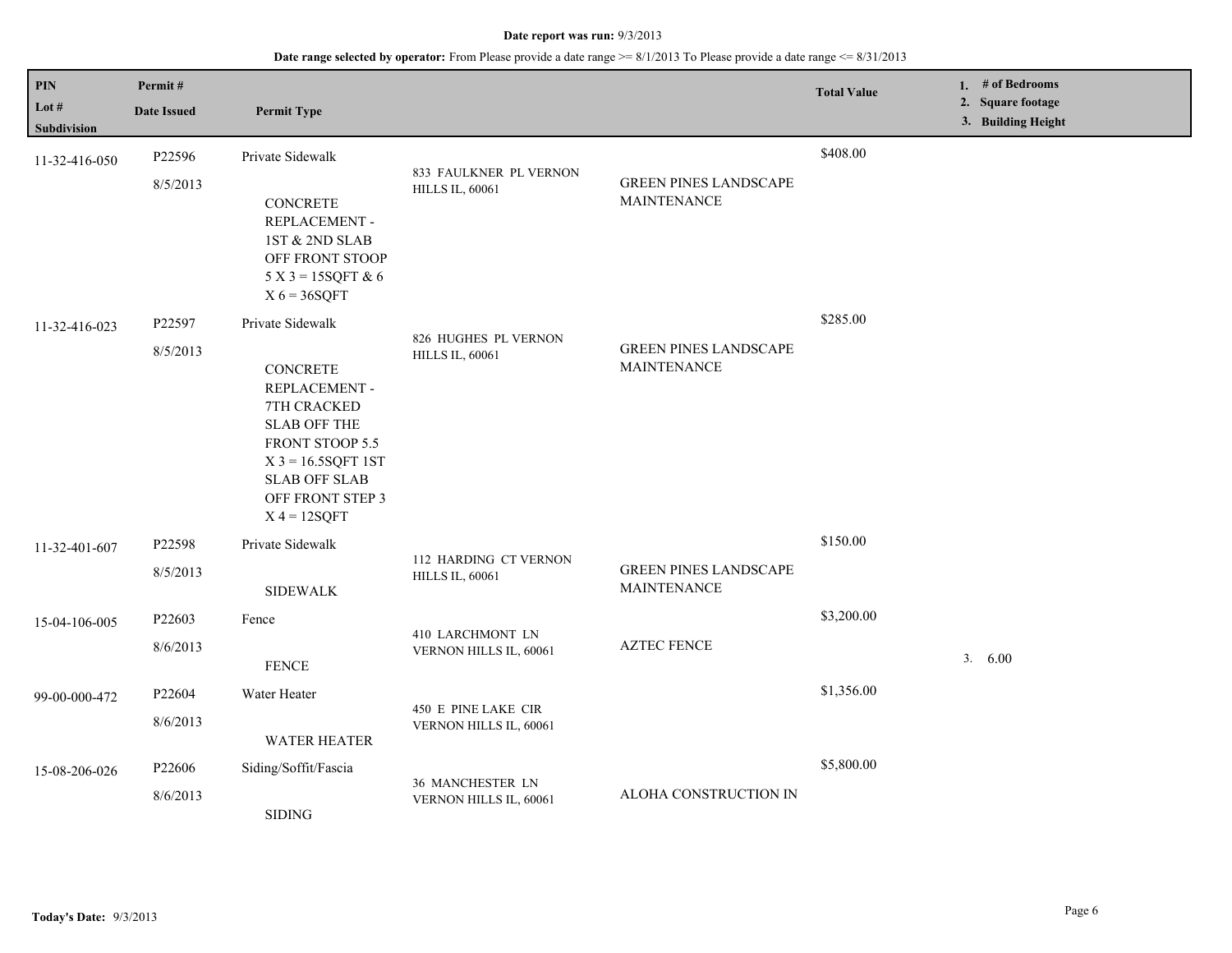| PIN<br>Lot #<br>Subdivision                   | Permit#<br><b>Date Issued</b>  | <b>Permit Type</b>                                                               |                                                    |                                 | <b>Total Value</b> | 1. # of Bedrooms<br>2. Square footage<br>3. Building Height |
|-----------------------------------------------|--------------------------------|----------------------------------------------------------------------------------|----------------------------------------------------|---------------------------------|--------------------|-------------------------------------------------------------|
| 15-08-209-002                                 | P22607<br>8/6/2013             | Re-Roofing<br>Siding<br><b>REROOF AND</b><br><b>SIDING</b>                       | 103 MARIMAC LN VERNON<br><b>HILLS IL, 60061</b>    | ALOHA CONSTRUCTION IN           | \$10,200.00        |                                                             |
| 11-29-402-020                                 | P <sub>22610</sub><br>8/6/2013 | Swimming Pool/Spa<br>Fence<br>PatioNGROUND POOL,<br>ELEC, FENCE,<br><b>PATIO</b> | 1847 N ROYAL BIRKDALE<br>DR VERNON HILLS IL, 60061 | ARVIDSON POOLS & SPA            | \$68,000.00        |                                                             |
| 11-32-416-089                                 | P22612<br>8/6/2013             | Sewer Repair<br><b>SEWER REPAIR</b>                                              | 118 WINDSOR DR VERNON<br><b>HILLS IL, 60061</b>    | <b>CAPPS PLUMBING</b>           | \$1,875.00         |                                                             |
| 15-09-106-002                                 | P22613<br>8/7/2013             | Private Sidewalk<br><b>BRICK PAVER</b><br>FRONT WALK &<br><b>STEP</b>            | 257 S BARN SWALLOW LN<br>VERNON HILLS IL, 60061    | <b>J.B. BRICKWORKS</b>          | \$4,300.00         |                                                             |
| 99-99-991-740<br>89<br><b>GREGG'S LANDING</b> | P <sub>22614</sub><br>8/7/2013 | Water Heater<br><b>WATER HEATER</b>                                              | 1719 N LOCKE LN VERNON<br><b>HILLS IL, 60061</b>   | 3<br>89<br>ALL STAR PLUMBING    | \$700.00           |                                                             |
| 99-99-999-607<br>29<br><b>GREGG'S LANDING</b> | P <sub>22623</sub><br>8/9/2013 | Re-Roofing<br><b>REROOFING</b>                                                   | 235 E BALTUSROL DR<br>VERNON HILLS IL, 60061       | 17<br>29<br>ADH IMPROVEMENT INC | \$9,000.00         |                                                             |
| 15-06-415-011                                 | P22628<br>8/12/2013            | Re-Roofing<br><b>REROOFING</b>                                                   | 71 N SOUTHFIELD DR<br>VERNON HILLS IL, 60061       | <b>OURY ROOFING EXTERIOR</b>    | \$6,350.00         |                                                             |
| 15-04-101-017                                 | P22630<br>8/12/2013            | Water Heater<br><b>WATER HEATER</b>                                              | 7 MAYFLOWER RD VERNON<br><b>HILLS IL, 60061</b>    | PAUL A LINDAUER                 | \$529.00           |                                                             |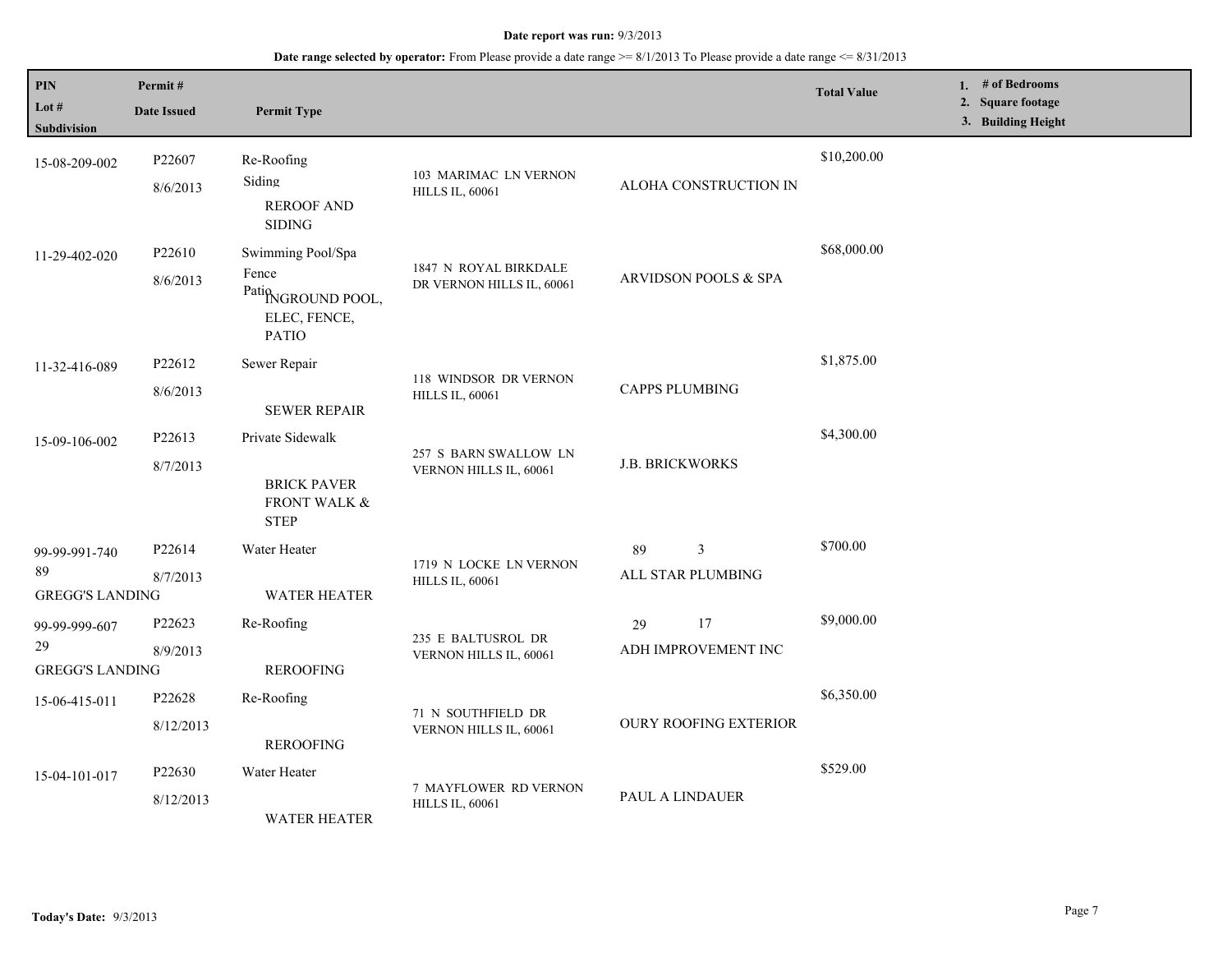| PIN<br>Lot $#$<br>Subdivision | Permit#<br><b>Date Issued</b> | <b>Permit Type</b>                                                                           |                                                                      |                           | <b>Total Value</b> | 1. # of Bedrooms<br>2. Square footage<br>3. Building Height |
|-------------------------------|-------------------------------|----------------------------------------------------------------------------------------------|----------------------------------------------------------------------|---------------------------|--------------------|-------------------------------------------------------------|
| 99-99-992-250                 | P22634<br>8/14/2013           | Patio<br><b>BRICK PAVER</b><br><b>PATIO</b>                                                  | 210 E RANNEY AV VERNON<br><b>HILLS IL, 60061</b>                     | <b>ACCENT LAND DESIGN</b> | \$6,512.00         |                                                             |
| 99-99-100-013                 | P22638<br>8/14/2013           | Driveway/Slab<br><b>SEAL COAT ONLY</b><br>NO STRIPE - SEE<br>APPLICATION ON<br>THE ADDRESSES | SADDLEBROOK AT GL LLC<br>0 SADDLE BROOK LN<br>VERNON HILLS IL, 60061 | T.J.'S SEAL KAKE INC      | \$4,854.00         |                                                             |
| 15-08-110-027                 | P22640<br>8/15/2013           | Siding/Soffit/Fascia<br><b>SIDING</b>                                                        | 368 CHERRY VALLEY RD<br>VERNON HILLS IL, 60061                       | ALOHA CONSTRUCTION IN     | \$6,200.00         |                                                             |
| 11-32-401-006                 | P22641<br>8/15/2013           | Siding/Soffit/Fascia<br><b>SIDING</b>                                                        | 1102 MARLOWE PL VERNON<br><b>HILLS IL, 60061</b>                     | ALOHA CONSTRUCTION IN     | \$6,000.00         |                                                             |
| 99-00-000-016                 | P22642<br>8/15/2013           | Re-Roofing<br>Siding<br><b>REROOF &amp; SIDING</b>                                           | 128 MARIMAC LN VERNON<br><b>HILLS IL, 60061</b>                      | ALOHA CONSTRUCTION IN     | \$10,000.00        |                                                             |
| 15-08-207-001                 | P22643<br>8/15/2013           | Siding/Soffit/Fascia<br><b>SIDING</b>                                                        | 11 MANCHESTER LN<br>VERNON HILLS IL, 60061                           |                           | \$7,200.00         |                                                             |
| 11-32-403-007                 | P22644<br>8/15/2013           | Re-Roofing<br>Siding<br>ROOFING &<br><b>SIDING</b>                                           | 1100 WHITMAN PL VERNON<br><b>HILLS IL, 60061</b>                     | ALOHA CONSTRUCTION IN     | \$1,180.00         |                                                             |
| 15-04-103-006                 | P22645<br>8/15/2013           | Deck<br><b>DECK</b>                                                                          | 101 ADAIR CT VERNON<br><b>HILLS IL, 60061</b>                        | <b>TODD F KOLBER</b>      | \$2,000.00         | 3.18.00                                                     |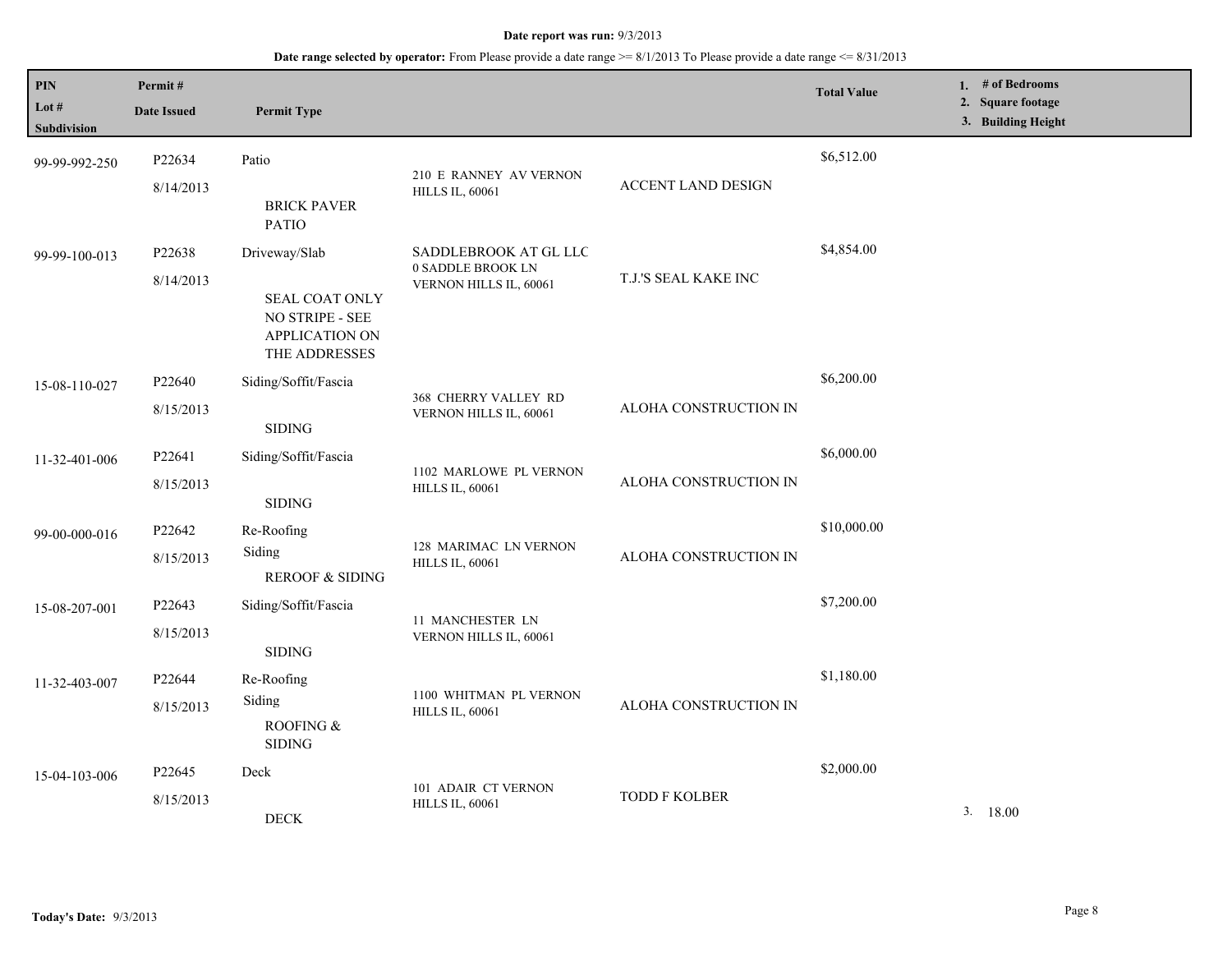| $\mathbf{PIN}$<br>Lot #<br>Subdivision | Permit#<br><b>Date Issued</b> | <b>Permit Type</b>                                                                                               |                                                                      |                                                      | <b>Total Value</b> | 1. $#$ of Bedrooms<br>2. Square footage<br>3. Building Height |
|----------------------------------------|-------------------------------|------------------------------------------------------------------------------------------------------------------|----------------------------------------------------------------------|------------------------------------------------------|--------------------|---------------------------------------------------------------|
| 99-99-995-308                          | P22647<br>8/15/2013           | Private Sidewalk<br><b>SIDEWALK</b>                                                                              | VILLAS BY THE LAKE II<br>805 WATERVIEW CIR<br>VERNON HILLS IL, 60061 | VILLAS BY THE LAKE II                                | \$1,400.00         |                                                               |
| 99-00-000-408<br>66<br>14              | P22650<br>8/16/2013           | Driveway/Slab<br>DRIVEWAY, ADD<br>6-9" IN AREAS, 18"<br>RETAINING WALL                                           | 261 E COLONIAL DR<br>VERNON HILLS IL, 60061                          | 66<br>MIKE BUNNING                                   | \$8,200.00         |                                                               |
| 99-99-995-953                          | P22652<br>8/16/2013           | Misc. Residential<br>replacement of 1st<br>floor sheathing &<br>masonry exterior<br>removal 509-497<br>grosse pt | 509 GROSSE POINTE CIR<br>VERNON HILLS IL, 60061                      | <b>CARL ANDERSON</b><br><b>CONSTRUCTION SERVICES</b> | \$108,200.00       |                                                               |
| 99-99-995-957                          | P22653<br>8/16/2013           | Misc. Residential<br>replacement of 1st<br>floor sheathing &<br>masonry exterior<br>removal 509-497<br>grosse pt | <b>485 GROSSE POINTE CIR</b><br>VERNON HILLS IL, 60061               | <b>CARL ANDERSON</b><br>CONSTRUCTION SERVICES        | \$108,200.00       |                                                               |
| 15-09-108-009                          | P22654<br>8/19/2013           | Fence<br><b>FENCE</b>                                                                                            | 339 S OLD WOOD CT<br>VERNON HILLS IL, 60061                          | UNIVERSAL FENCE                                      | \$3,600.00         | 3. 5.00                                                       |
| 15-05-410-027                          | P22655<br>8/19/2013           | Water Heater<br><b>WATER HEATER</b>                                                                              | 2 ALEXANDRIA DR VERNON<br><b>HILLS IL, 60061</b>                     | <b>SCOTT HAMILTON</b>                                | \$1,065.00         |                                                               |
| 15-06-401-034                          | P22656<br>8/20/2013           | Swimming Pool/Spa<br><b>INGROUND</b><br><b>SWIMMING POOL</b>                                                     | 236 N SOUTHFIELD DR<br>VERNON HILLS IL, 60061                        | <b>EXPERT POOL BUILDERS</b>                          | \$42,145.00        |                                                               |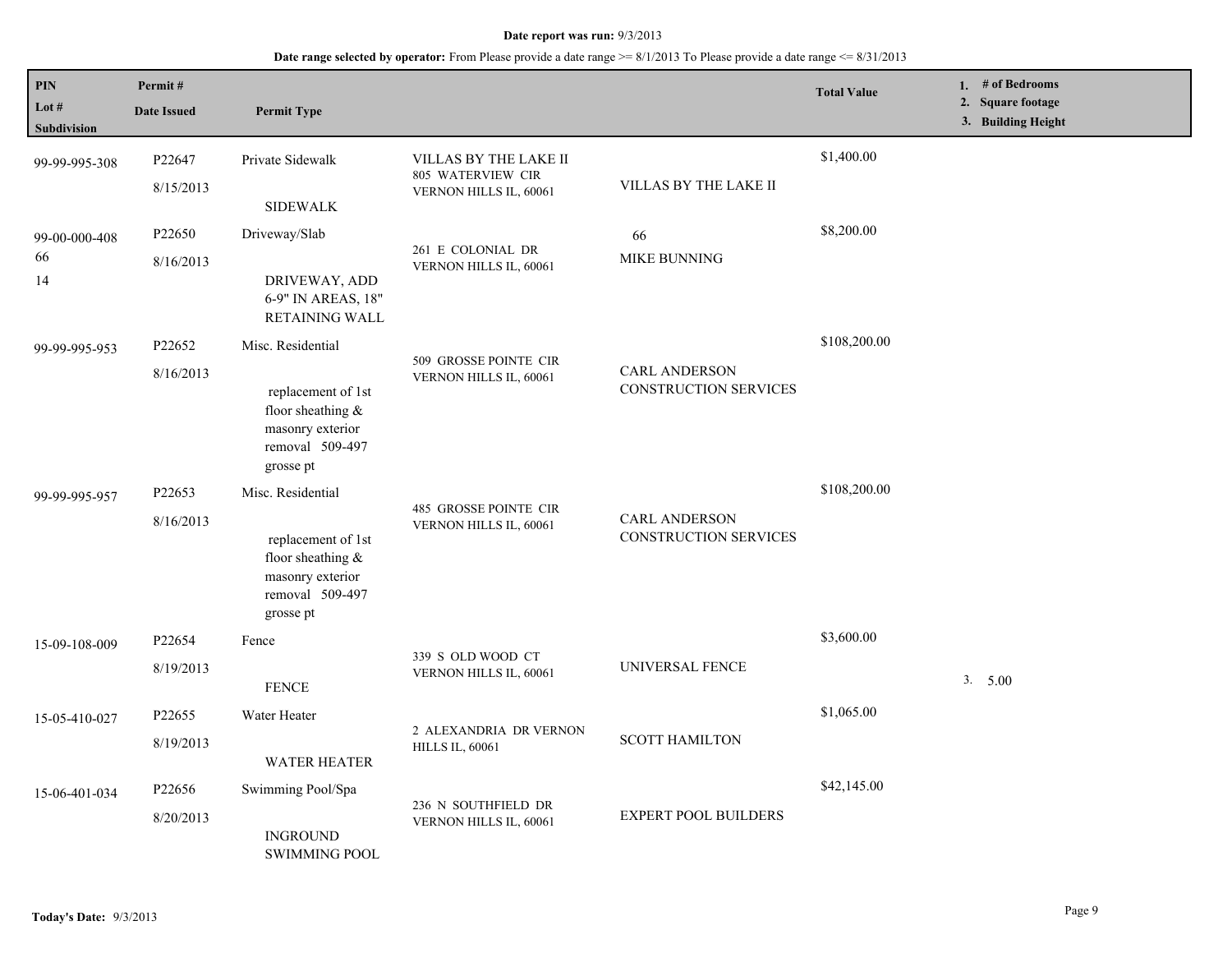| PIN<br>Lot $#$<br>Subdivision | Permit#<br><b>Date Issued</b>   | <b>Permit Type</b>                                                                          |                                                  |                                           | <b>Total Value</b> | 1. $#$ of Bedrooms<br>2. Square footage<br>3. Building Height |
|-------------------------------|---------------------------------|---------------------------------------------------------------------------------------------|--------------------------------------------------|-------------------------------------------|--------------------|---------------------------------------------------------------|
| 15-04-303-098                 | P22657<br>8/20/2013             | Driveway/Slab<br>Sidewalk<br>DRIVEWAY AND<br><b>SIDEWALK</b>                                | 28 N OLD CREEK RD<br>VERNON HILLS IL, 60061      | PREMIER PAVING INC                        | \$5,700.00         |                                                               |
| 15-05-419-009                 | P <sub>22659</sub><br>8/21/2013 | Misc. Residential<br><b>FIRE DAMAGE</b><br><b>REPAIRS</b>                                   | 306 ALMOND CT VERNON<br><b>HILLS IL, 60061</b>   | <b>RESTORATIONS UNLIMITE!</b>             | \$180,000.00       |                                                               |
| 15-04-101-021                 | P22660<br>8/21/2013             | Misc. Residential<br><b>KITCHEN</b><br><b>REMODEL</b><br><b>ELECTRICAL</b><br>PANEL UPGRADE | <b>15 MAYFLOWER RD</b><br>VERNON HILLS IL, 60061 | ARA CABINETS 4 U, INC                     | \$29,600.00        |                                                               |
| 99-99-993-999                 | P22661<br>8/22/2013             | Lawn Sprinklers<br><b>LAWN SPRINKLER</b>                                                    | 371 W SYCAMORE ST<br>VERNON HILLS IL, 60061      | AMERICAN NATIONAL<br><b>SPRINKLER</b>     | \$4,800.00         |                                                               |
| 99-99-992-526                 | P <sub>22662</sub><br>8/22/2013 | Air Conditioning<br>$\mathbf{A}/\mathbf{C}$                                                 | 226 COVENTRY CIR<br>VERNON HILLS IL, 60061       | ALLIED AIR CONDITIONING<br><b>HEATING</b> | \$2,900.00         |                                                               |
| 15-09-107-016                 | P <sub>22663</sub><br>8/22/2013 | Re-Roofing<br><b>REROOF</b>                                                                 | 138 S BROOK HILL LN<br>VERNON HILLS IL, 60061    | <b>LIANG XU</b>                           | \$10,285.00        |                                                               |
| 99-00-000-003                 | P22665<br>8/22/2013             | Security System<br><b>SECURITY</b><br><b>SYSTEM</b>                                         | 1003 CUMBERLAND CT<br>VERNONHILLS IL, 60061      | ADT SECURITY SERVICES,                    | \$709.00           |                                                               |
| 99-99-995-978                 | P22667<br>8/23/2013             | Furnace<br>Air<br>FURNACE & AIR                                                             | 812 KALAMAZOO CT<br>VERNON HILLS IL, 60061       | TOPTEC HEATING & COOLI<br><b>INC</b>      | \$6,290.00         |                                                               |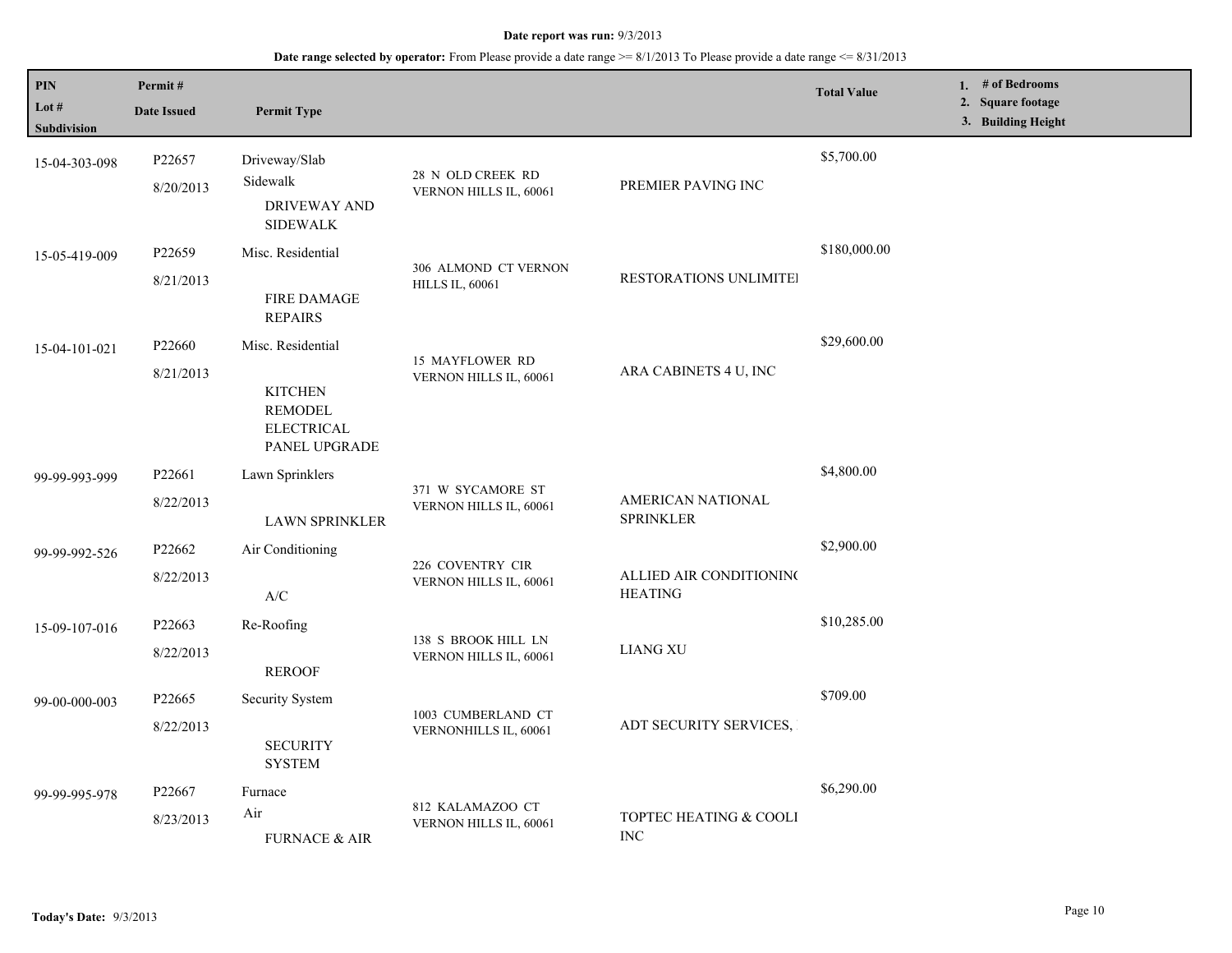| $\mathbf{PIN}$<br>Lot $#$<br>Subdivision | Permit#<br><b>Date Issued</b> | <b>Permit Type</b>                                                                                                                                       |                                                   |                                   | <b>Total Value</b> | 1. # of Bedrooms<br>2. Square footage<br>3. Building Height |
|------------------------------------------|-------------------------------|----------------------------------------------------------------------------------------------------------------------------------------------------------|---------------------------------------------------|-----------------------------------|--------------------|-------------------------------------------------------------|
| 99-99-991-866                            | P22669<br>8/23/2013           | Misc. Residential<br><b>REMODEL</b><br><b>KITCHEN</b>                                                                                                    | 189 SHEFFIELD LN VERNON<br><b>HILLS IL, 60061</b> | NEIGHBORHOOD REMODEI              | \$25,700.00        |                                                             |
| 11-32-401-021                            | P22671<br>8/23/2013           | Misc. Residential<br>Siding<br>ADD WINDOW IN<br>BATHROOM,<br><b>SIDING</b>                                                                               | 1102 WADSWORTH PL<br>VERNON HILLS IL, 60061       | WINDOW WORKS, INC                 | \$21,000.00        |                                                             |
| 15-05-421-003                            | P22672<br>8/26/2013           | 1&2 Family Addition<br><b>SINGLE STORY</b><br>ADDITION TO<br><b>REMODEL</b><br><b>KITCHEN</b>                                                            | 210 ALPINE DR VERNON<br><b>HILLS IL, 60061</b>    | NORMANDY CONSTRUCTIC<br>CO., INC. | \$44,600.00        |                                                             |
| 15-09-102-012                            | P22673<br>8/26/2013           | Fence<br><b>FENCE</b><br><b>ALTERATION</b>                                                                                                               | 24 LINDON LN VERNON<br><b>HILLS IL, 60061</b>     | THOMAS F MCCARTHY                 | \$1,890.00         | 3. 6.00                                                     |
| 99-99-996-892<br>12<br><b>TURTLE BAY</b> | P22674<br>8/26/2013           | Lawn Sprinklers<br><b>LAWN</b><br><b>IRRIGATION</b>                                                                                                      | 1914 N TURTLE BAY RD<br>VERNON HILLS IL, 60061    | 12<br>TURF INDUSTRIES             | \$4,400.00         |                                                             |
| 15-06-402-005                            | P22676<br>8/26/2013           | Misc. Residential<br><b>TEMPORARY</b><br><b>EXTERIOR</b><br><b>HANDICAP</b><br><b>ACCESIBLE RAMP</b><br><b>OVER EXISTING</b><br>WALKWAY TO<br>FRONT DOOR | 249 N SOUTHFIELD DR<br>VERNON HILLS IL, 60061     | ZAK KURZAWSKI                     | \$1,000.00         |                                                             |